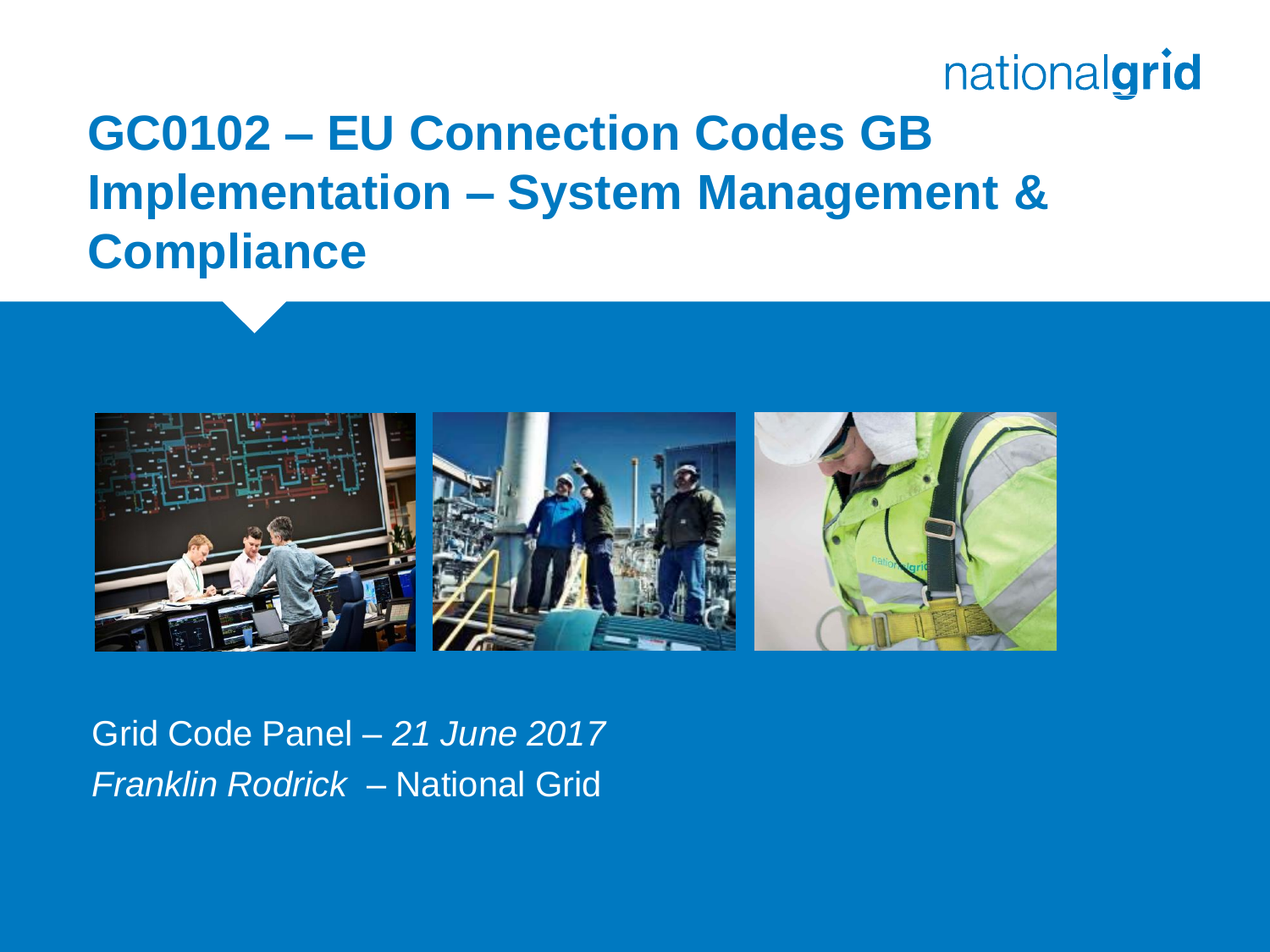### **Background**

- GC0102 will be covering two elements of RfG, DCC and HVDC System Management and Compliance
- Historically, there have been system management requirements and compliance processes defined in the GB codes
- System management covers areas such as Monitoring, Protection settings, automatic reconnection/control schemes, operational metering etc.
- Compliance is split into two parts Operational Notification and Compliance testing processes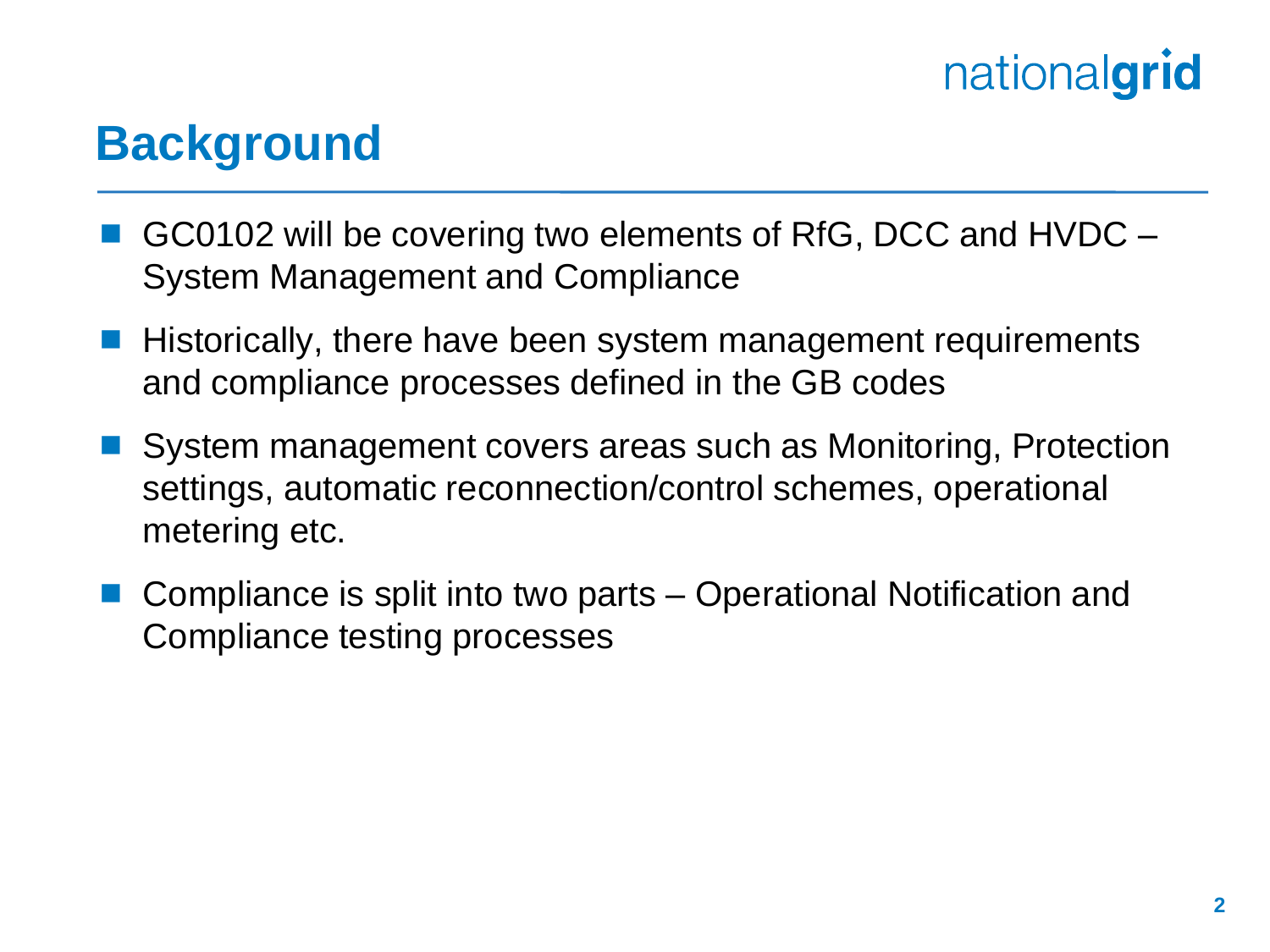

#### **Proposed Grid Code Modification**

- This modification proposes to implement the EU Connection Codes system management and compliance requirements into the Grid and Distribution codes.
- If the existing GB processes does not conflict with the EU Codes then no changes will be made. Any new requirements will have to be defined in the codes.
- Since most of the requirements are similar across the 3 Connections codes, the requirements for RfG will be finalised first and then the same principles can be adopted for DCC and HVDC.
- **Any requirements that are defined by the TOs and result in** changes to any standards documents will have to be approved through the relevant governance process.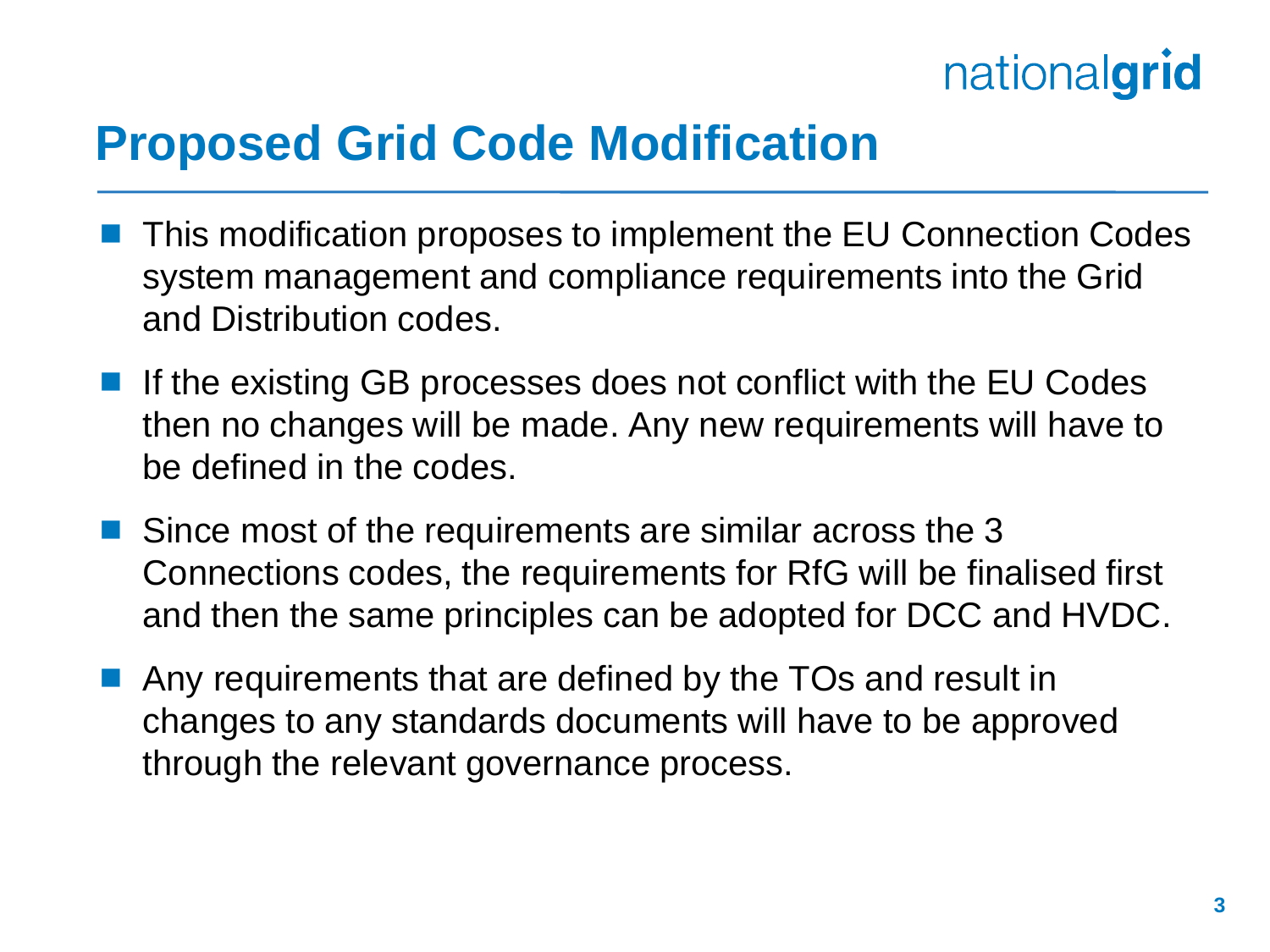## **Justification against Applicable Grid Code Objectives**

| Impact of the modification on the Relevant Objectives:                                                                                                                                                                                                                                                                                                                |                          |
|-----------------------------------------------------------------------------------------------------------------------------------------------------------------------------------------------------------------------------------------------------------------------------------------------------------------------------------------------------------------------|--------------------------|
| <b>Relevant Objective</b>                                                                                                                                                                                                                                                                                                                                             | <b>Identified impact</b> |
| To permit the development, maintenance and operation of an<br>efficient, coordinated and economical system for the transmission of<br>electricity                                                                                                                                                                                                                     | <b>Positive</b>          |
| To facilitate competition in the generation and supply of electricity<br>(and without limiting the foregoing, to facilitate the national<br>electricity transmission system being made available to persons<br>authorised to supply or generate electricity on terms which neither<br>prevent nor restrict competition in the supply or generation of<br>electricity) | <b>Positive</b>          |
| Subject to sub-paragraphs (i) and (ii), to promote the security and<br>efficiency of the electricity generation, transmission and distribution<br>systems in the national electricity transmission system operator area<br>taken as a whole                                                                                                                           | <b>Positive</b>          |
| To efficiently discharge the obligations imposed upon the licensee<br>by this license and to comply with the Electricity Regulation and any<br>relevant legally binding decisions of the European Commission<br>and/or the Agency; and                                                                                                                                | <b>Positive</b>          |
| To promote efficiency in the implementation and administration of<br>the Grid Code arrangements                                                                                                                                                                                                                                                                       | <b>Neutral</b>           |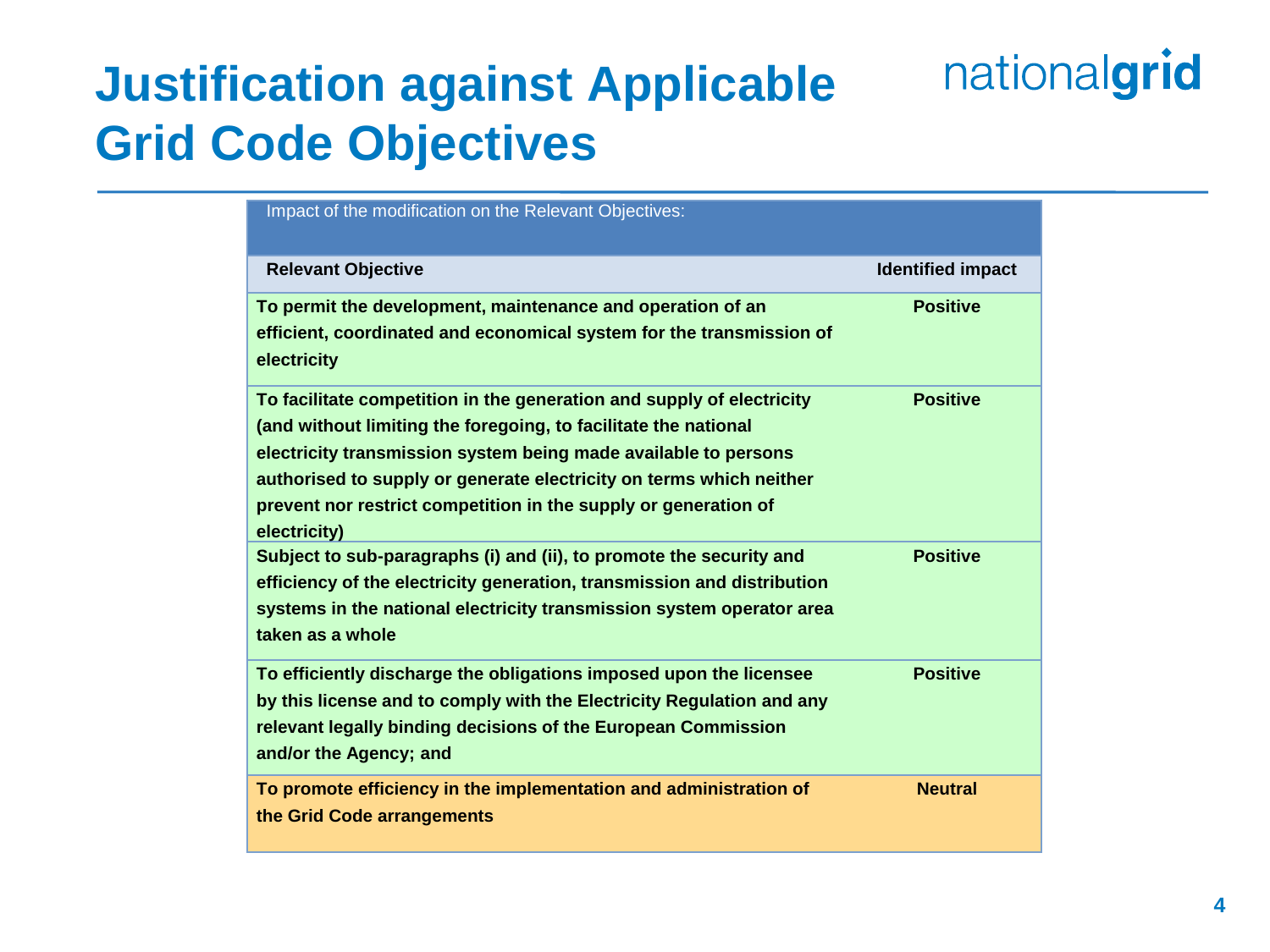#### **Governance route**

Given the complexity and wide-ranging impact of the changes proposed in this mod, the proposer believes that self-governance or fast track governance arrangements are not appropriate in this case.

Instead, 'Normal' Grid Code governance processes should be followed.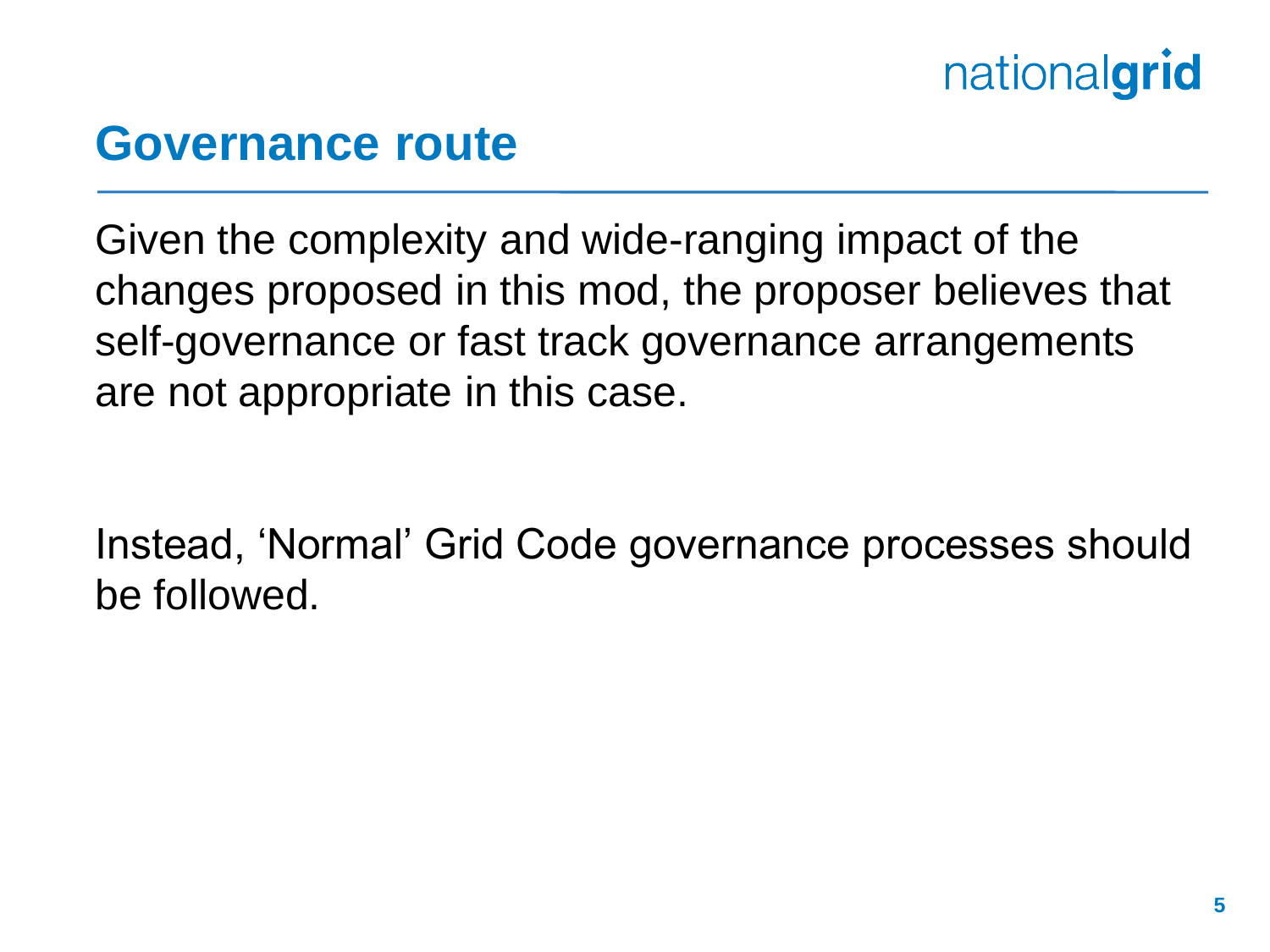

#### **Code Administrator**



Chrissie Brown 21/06/2017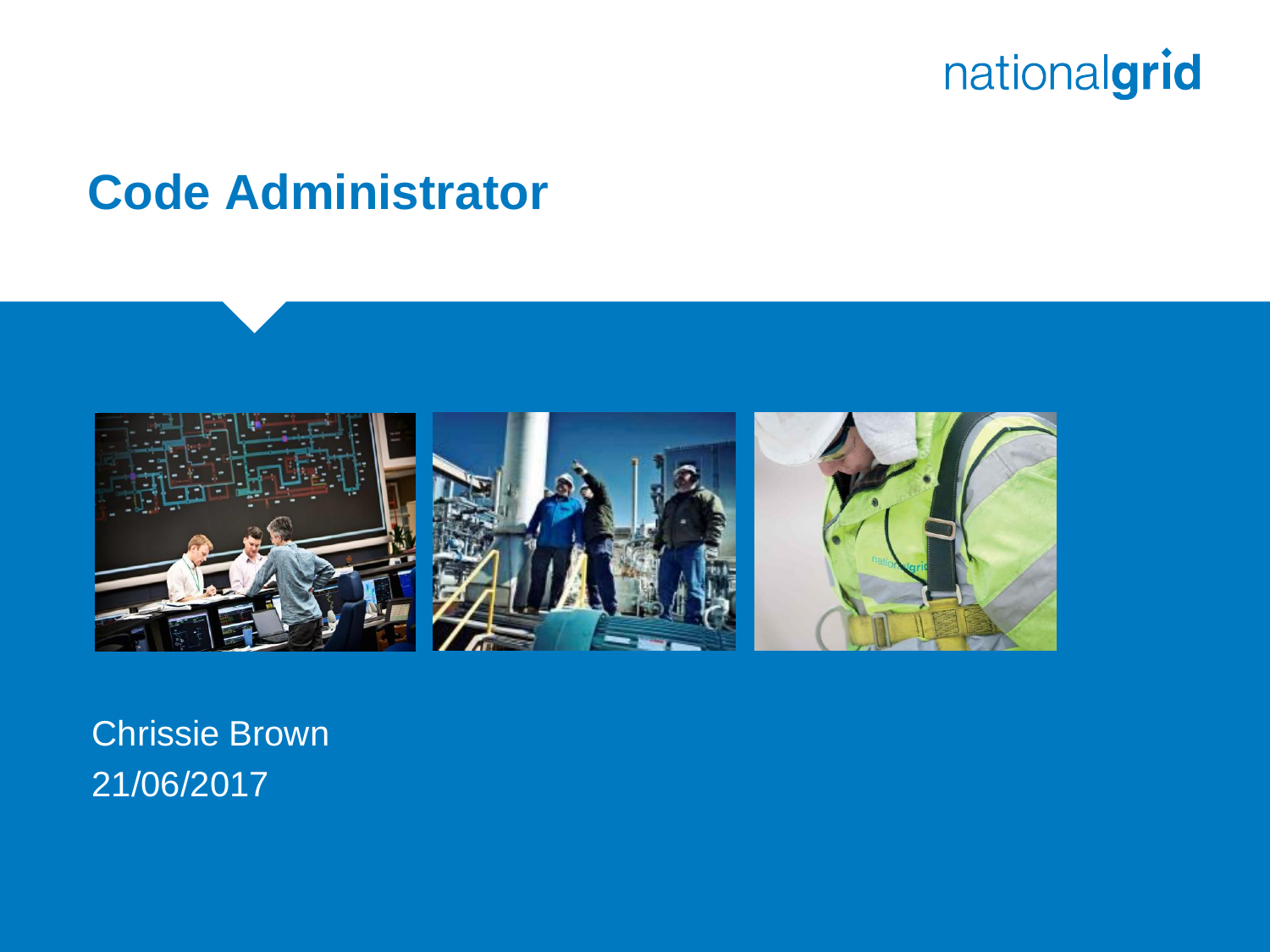## **Code Administrator Proposed Progression**

#### **The Panel is asked to agree:**

This modification should:

**De assessed by a Workgroup and where these** discussions should be held:

Workgroup day  $(6<sup>th</sup>$  July)

Separate Workgroup

**Terms of Reference for the Workgroup** 

nationalgrid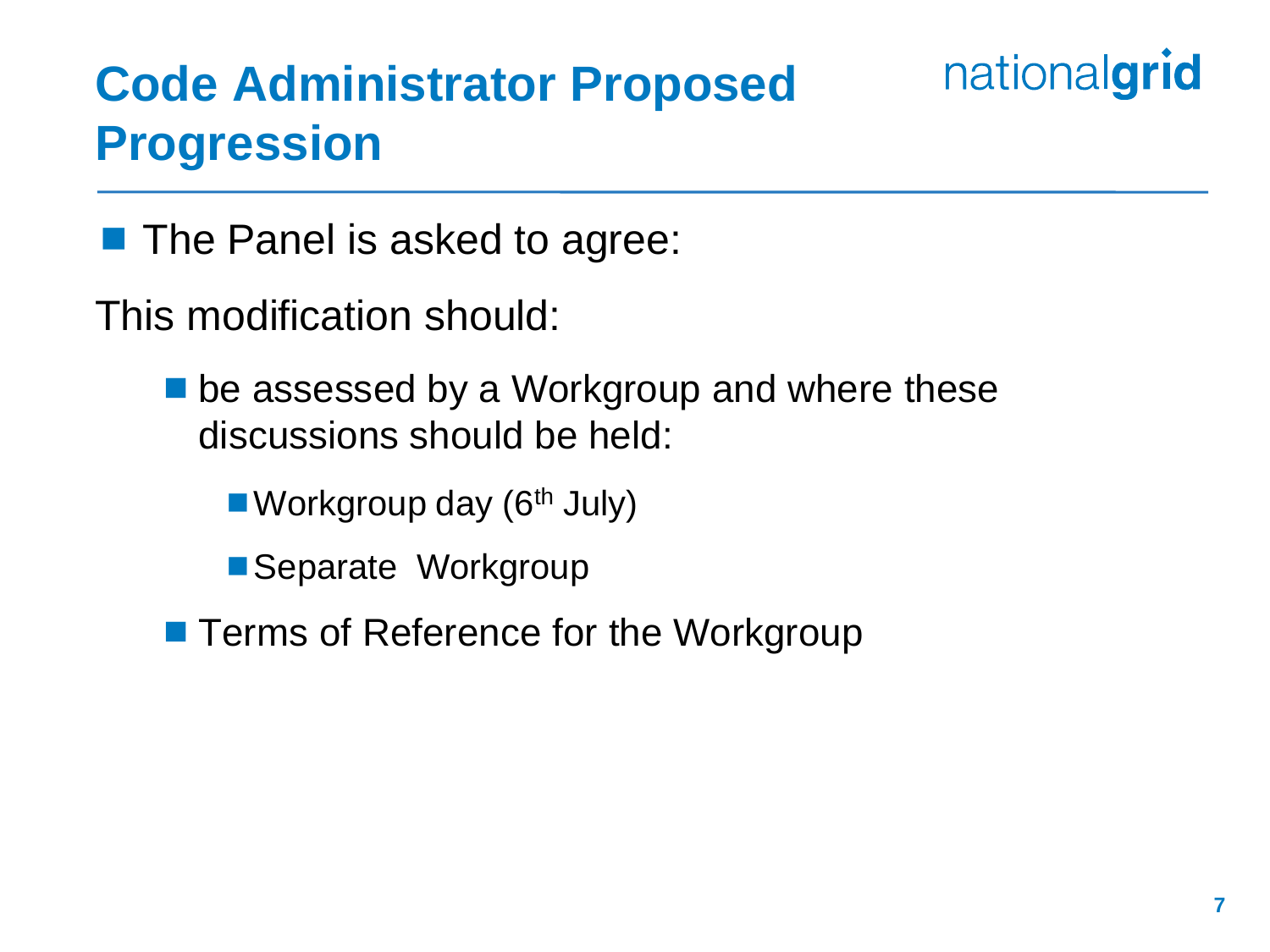### **Proposed Timetable**

| <b>Workgroup Meeting 1</b>                                               | 6 July 2017      |
|--------------------------------------------------------------------------|------------------|
| <b>Workgroup Meeting 2</b>                                               | August 2017      |
| <b>Workgroup Meeting 3</b>                                               | September 2017   |
| <b>Workgroup Consultation (15 Working)</b><br>days)                      | September 2017   |
| <b>Workgroup Meeting 4</b>                                               | October 2017     |
| Workgroup Report presented to<br>Panel                                   | 15 November 2017 |
| <b>Code Administration Consultation</b><br>Report issued to the Industry | 17 November 2017 |
| Draft Final Modification Report<br>presented to Panel                    | 12 December 2017 |